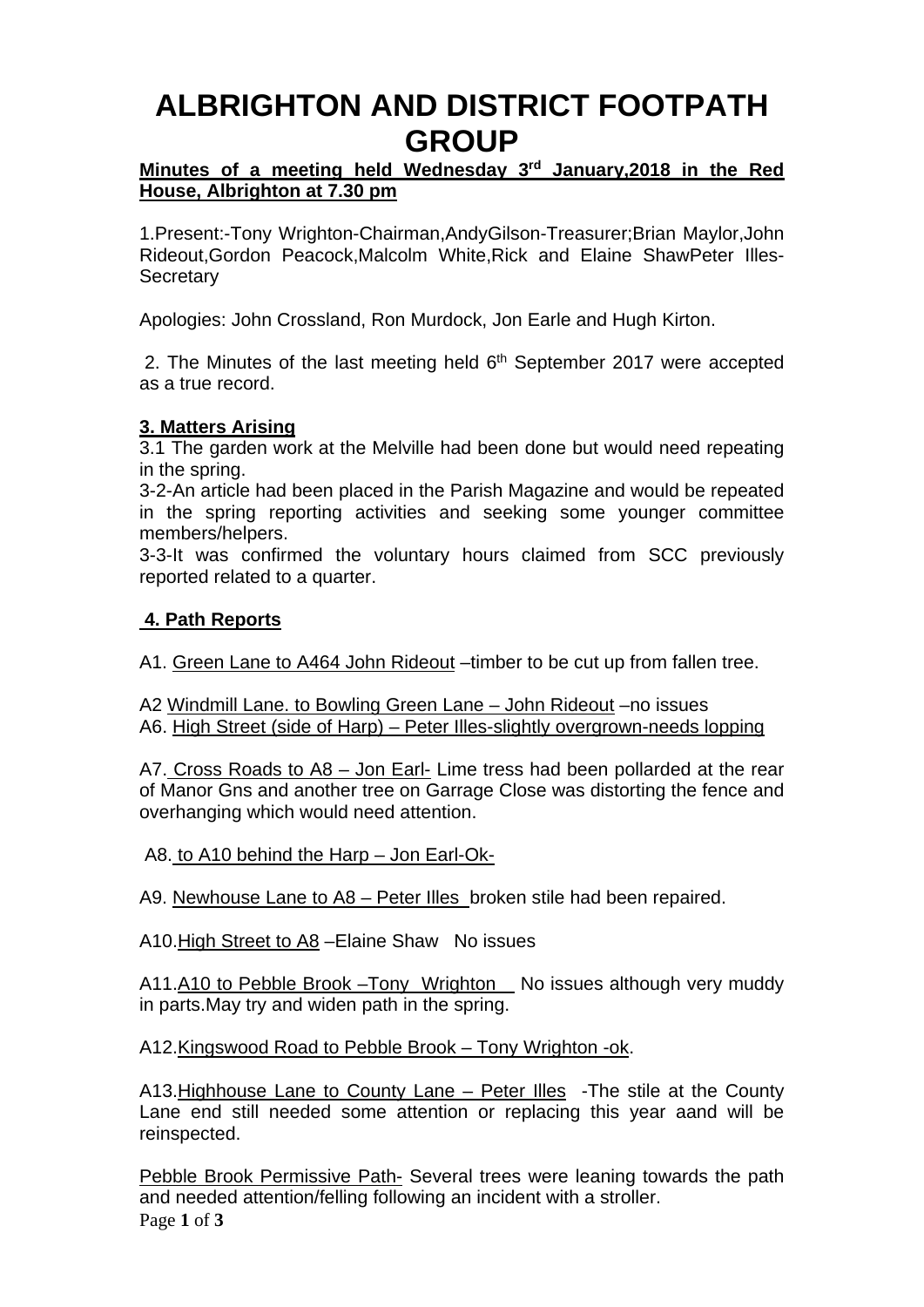## **ALBRIGHTON AND DISTRICT FOOTPATH GROUP**

All Boningale Paths – Andy Gilson

B1.Pebble Brook to Woodhouse Lane hedge cutting would be needed in the spring and dog fouling notices displayed.

B2.B1 to A464 - ok.

.B3.Newhouse Lane to A464 (Long Path) -rape seed had been planted and Mike Tavener asked to restore the path.

B4. Newhouse Lane to A464 No issues and largely defunct

B13.Pepperhill to County Lane ok

B14.A464 to Pepperhill ok

B15.Woodhouse Lane(East) to Pebble Brook ok but cleared some Himalian Balsam around the barn which may cause future problems.

Boningale Permissive Path -The first stile needs replacing.Will speak to Nick Price re a fallen tree and replacing the style with a gate.

Donington Paths

D1.Bypass to Blue House Lane – Brian Maylor- 2 loose steps D2.Blue House Lane to Shackley Lane – Brian Maylor/Malcolm White ok

D3 Mill Lane to M54 – Malcolm White. No issues

D4 Renshaw Wood Lane to Codsall Road – Brian Maylor No issues

Boscobel Paths

Bos 1 White Ladies to Parish Boundary – Jon Earl No issues

Bos 2 Boscobel House to White Ladies – Jon Earl No issues.

### **6. Treasurers Report**

6.1 – No 1 account standing at £491-70 and No 2 account at £559-71with £3- 25 cash being held

6-2-Secretarys expenses totalled £7.Notification had been received that the room hire would increase from £5 to £6. 6-3 –A 100 walk leaflets remained for sale.

Page **2** of **3**